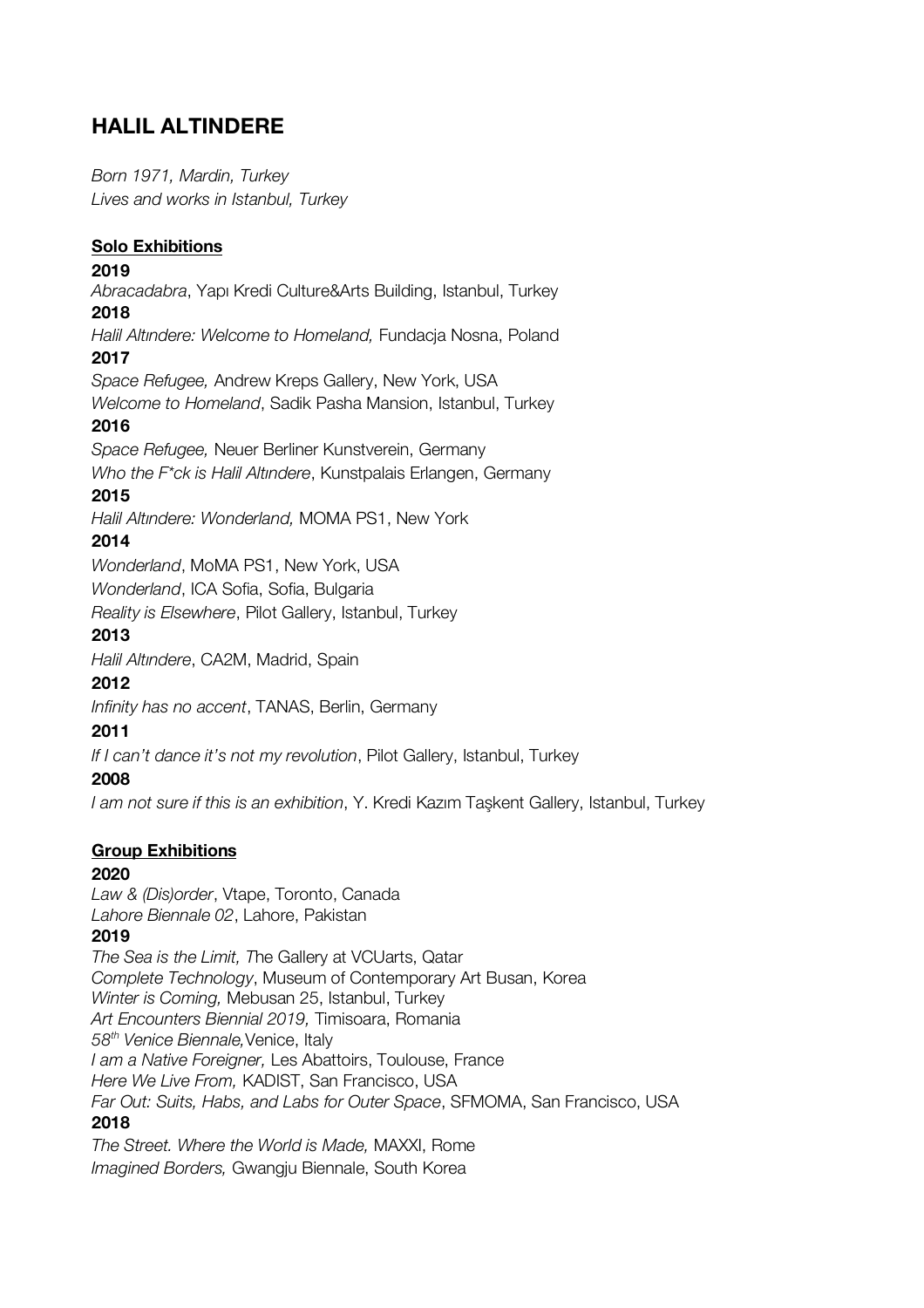*Space Refugee,* Art Night London, British Interplanatery Society, London *A Pillar of Smoke,* Galeri Paris-Beijing, Paris *Mappe,* La Triennale di Milano, Italy *Here We Meet,* Kadist&The Galaxt Museum of Contemporary Art, Chongqing, China *Global Control and Censorship,* MODEM Centre for Modern and Contemporary Arts, Debrecen, Hungary *Zero Gravity*, *An artistic approach of the space adventure*, Les Abattoirs, Toulouse, France *A Pillar of Smoke*, Rencontres d'Arles, France *Transit: Mobility and Migration in the Age of Globalisation*, KØS Museum, Denmark *The First Round, Works from Çarmıklı Collection*, Galata Greek School, Istanbul *Power to the People*, Schirn Kunsthalle, Frankfurt, Germany *Active Forms: Works from the Sharjah Art Foundation Collection,* Sharjah, United Arab Emirates *Lahore Biennale 01,* Lahore, Pakistan *Home is where the (he)art is,* Galerie Paris Beijing, Paris **2017** *7th Bi-City Biennale of Urbanism&Architecture,* Shenzhen, China *Sound Effects Seoul 2017 | The Revolution Will Not Be Televised,* Arko Art Center, Seoul, Korea *Beautiful New Worlds, Virtual Realities in Contemporary Art,* Zeppelin Museum, Friedrichshafen, Germany *Monitoring, 34th Kassel Dokfest,* Kassel, Germany *Space Refugee,* Fons Welters Gallery, Amsterdam, Netherlands *Contemporary Art in Traditional Museums the 14th International Festival*, Museum of Cosmonautic and Rocketry, St. Petersburg, Russia *Homeland, Thessaloniki Biennale,* Greece *Public Movement,* Moderna Museet, Malmö, Sweden *Fellow Travellers,* Apexart, New York, USA *Tension and Conflict,* MAAT, Portugal *Video Portrait,* Total Museum, Seoul, Korea *Dancers, Art Space Pool,* Seoul, Korea *I am a native foreigner,* Stedelijk Museum, Amsterdam *Wonderland,* Turku Art Museum, Turku, Finland *Performing the Border, Kunstraum Niederoesterreich,* Vienna, Austria *Çanakkale Art Walk 2017: Homeland,* Kunsthalle Osnabruck, Germany *CULT! Legends, Stars and Icons,* Zeppelin Museum, Friedrichshafen, Germany *We are the Remix,* Röda Sten Konsthall, Göteborg, Sweden *Remember Lidice,* Lidice Gallery, Czech Republic *Kino Der Kunst,* Munich *Ways out from the world,* Cappadoccia, Turkey *Phantastischer Kapitalismus,* GPL Contemporary, Vienna *Global Control and Censorship,* Goethe-Institut Tallinn, Kunsthalle Zilina, Riga, Vilnius, Warsaw, Prague, Budapest, Slovenia *WeltenWanderer – Zwischen den Kulturen,* Kunstmuseum Mulheim an der Ruhr, Germany *Too Busy To Think,* Art Space, New Zealand *Universal Hospitality 2, Meet Factory, Prague,* Czech Republic *Dancing Multiple Futures Screening,* The Yebisu International Festival for Art & Alternative Visions 2017*,* Tokyo Photographic Art Museum, Japan *Wonderland*, VISUAL Centre for Contemporary Art, Carlow, Ireland **2016** *World traveler. From departure and arrival,* Kunstmuseum Mülheim an der Ruhr, Germany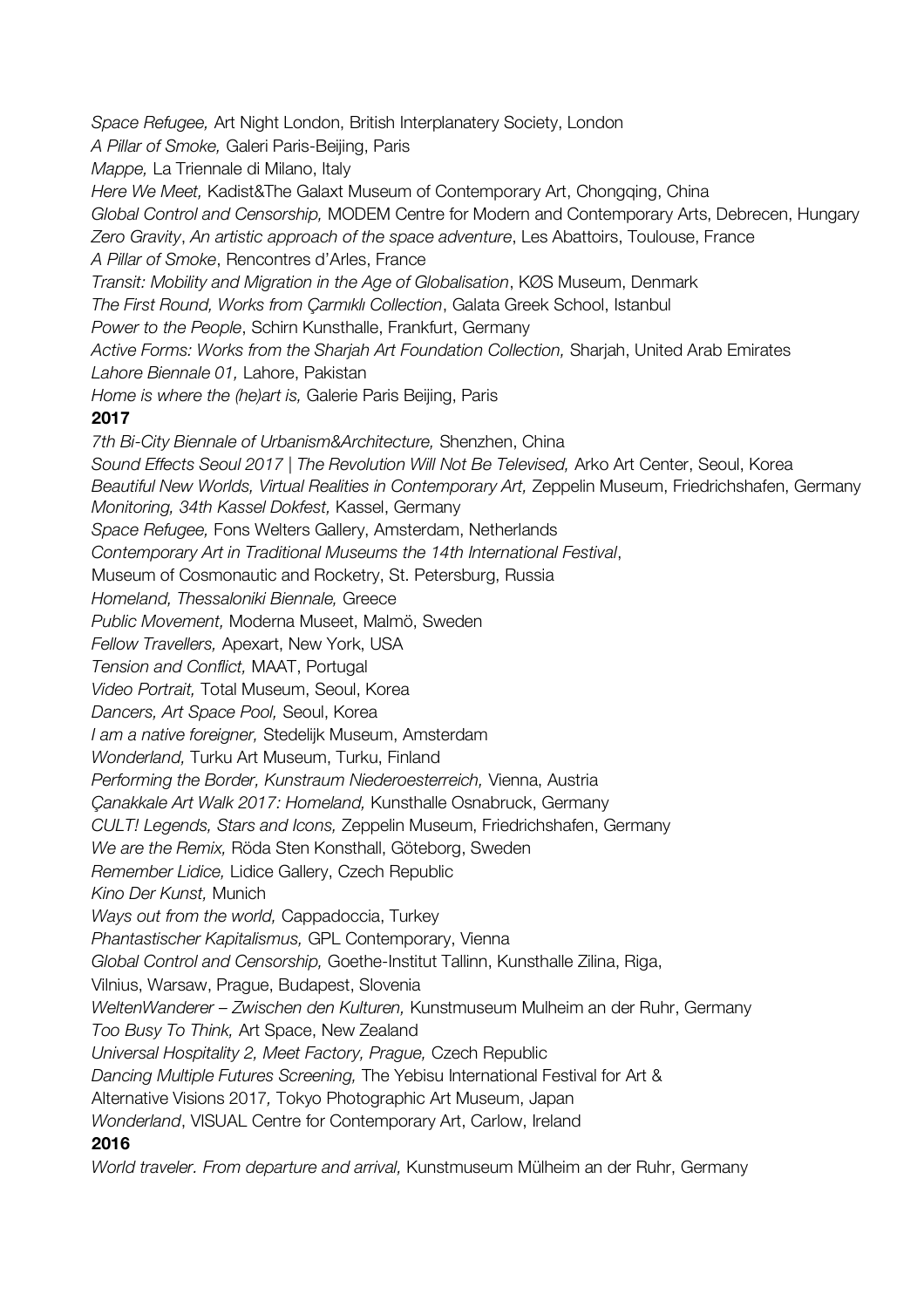*Monsters Club,* ACC, Gwangju, Korea *Homeland,* Tensta Konsthall, Sweden *My sweet Lamb,* Kontakt Art Collection, Zagreb, Croatia *The Present in Drag,* 9th Berlin Biennale, Berlin, Germany *The Aesthetics of Resistance – Peter Weiss 100*, Festival, exhibition, HAU Hebbel am Ufer, Berlin *Angels of Hell*, Video of the Month, HMKV, Dortmund, Germany *Language*, Deutsches Hygiene-Museum, Dresden *What is left*, MuseumsQuartier Q21 Freiraum, Vienna *getting across | an exhibition on borders*, Goethe-Institute / Max Mueller Bhavan, New Delhi, India *Asylum*, Bielefelder Kunstverein, Bielefeld, Germany *Nuit Blanche*, Palais de Tokyo, Paris *Ordest Akt,* Freedom of the Press 250 Years, Kulturhuset Stadsteatern, Stockholm *RomAmor Festival,* Hellerau, Dresden *A Sense of History,* Nordstern Video Art Center, Gelsenkirchen, Germany *Ich Kenne Kein Weekend. Aus René Blocks Archiv und Sammlung,* Neuer Berliner Kunstverein, Berlin *Remember Lidice,* Städtische Galerie Nordhorn, Germany *Hacking Habitat,* Art of Control, Utrecht, Netherlands **2015** *Local Stories / Global Practices*, MDE 15, Medellin, Colombia *Degrees of Freedom*, MAMbo, Bologna, Italy *Global Control and Censorship*, ZKM, Karlsruhe, Germany *History Lessons*, CAAM, Las Palmas de Gran Canaria, Spain *Mythologies*, 3rd Mardin Biennial, Mardin, Turkey *The Dark Side of The Party*, SOS 4.8, Murcia, Spain **2014** *Zero Tolerance*, MoMa PS1, Long Island City, New York, USA *Emotions in Contemporary Art*, Gemeentemuseum Helmond, Netherlands *How to Talk About Things That Don't Exist, 31<sup>st</sup> Bienal de Sao Paulo, SP, Brasil Unlooped-Kino,* Manifesta 10, St. Petersburg, Russia *Urgent Alternatives: Utopian Moments*, Secession, Vienna, Austria *Affects*, Kunstpalais Erlangen, Erlangen, Germany **2013** *Censorhip 7th Move on Asia*, Alternative Space Loop, Seoul, Korea

*Dear Art*, Calvert 22 Gallery, London, UK *Mom, am I barbarian?, 13<sup>th</sup> Istanbul Biennial, Istanbul, Turkey The Unanswered Question-İskele 2*, Tanas and NBK, Berlin, Germany *Signs Taken in Wonder*, MAK, Wien, Austria *Nothing to declare?*, Akademie der Künste, Berlin, Germany

## **2012**

*Journeys. Wanderings in contemporary Turkey*. Espace Culturel Louis Vuitton, Paris, France *PowerFlower*, ABTART, Stuttgart, Germany

## **2011**

*The Global Contemporary Art World After 1989*, ZKM, Karlsruhe, Germany *Streetwise*, Chelsea Art Museum, New York, USA *Miragens*, CCBB, Rio de Janeiro, Sao Paolo, Brazil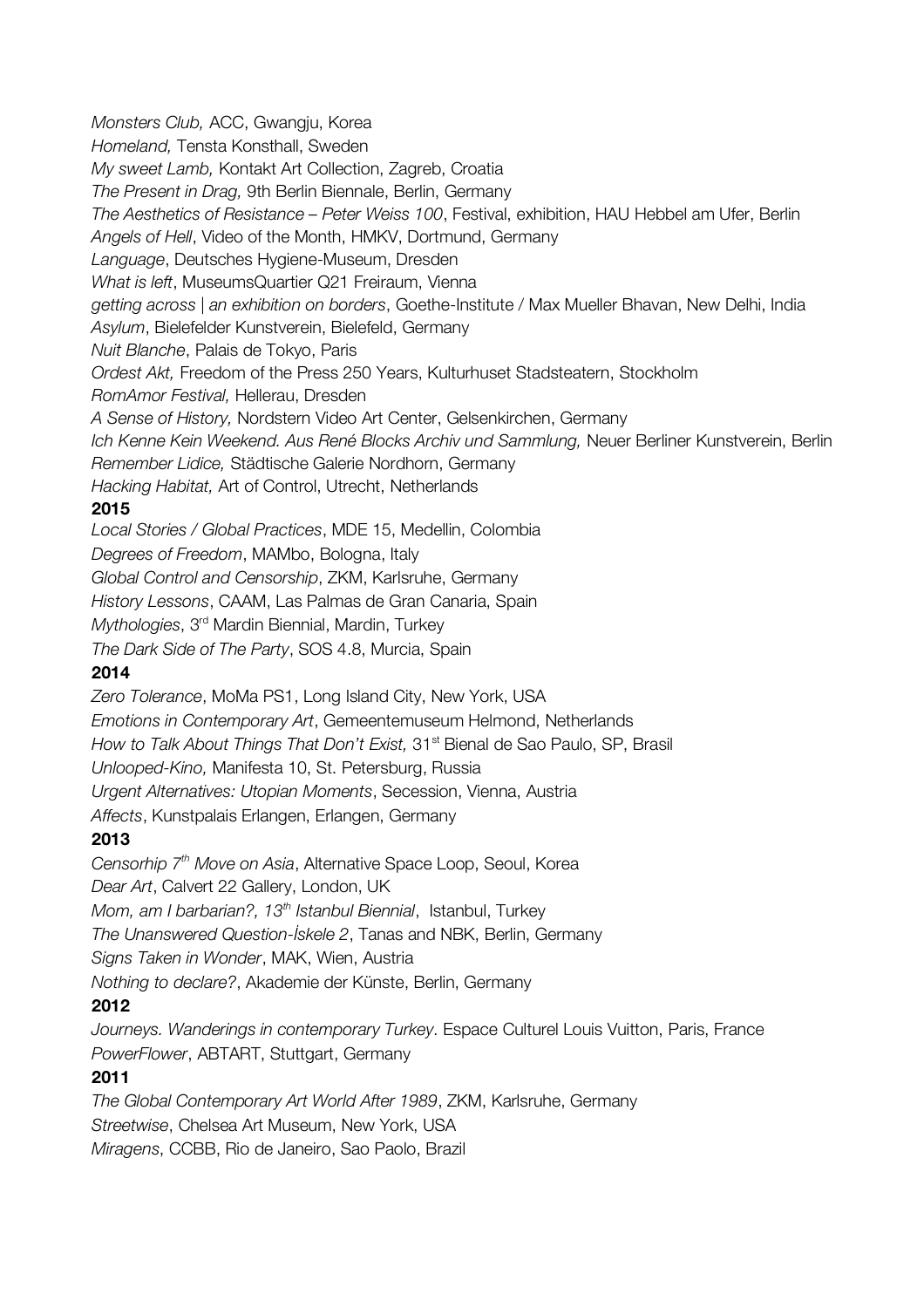## **2010**

*Second Exhibition* Arter, Istanbul, Turkey

*Starter, Vehbi Koç Vakfı Çağdaş Sanat Koleksiyonundan İşler*, Arter, Istanbul, Turkey *Not Easy to Save the World in 90 Days*, 44 Moen, Askeby, Denmark

#### **2009**

*Niet Normaal- Difference on Display*, Beurs van Berlage, Amsterdam, Netherlands *Not Easy to Save the World in 90 Days*, TANAS, Berlin, Germany

*Six Positions in Critical Art from Turkey*, Akademie der Künste, Berlin, Germany

*Provisions for the Future, 9th Sharjah Biennial*, Sharjah, UAE

*Dream and Reality,* Paul Klee Center, Bern, Switzerland

*Socially Disorganised,* Experimental Art Foundation, Adelaide, Australia

## **2008**

*Pompidou New Media Collection Exhibition,* Georges Pompidou, Paris, France *Who Killed the Painting?* Neues Museum, Nürnberg | Wesenburg Museum fur Modern Kunst, Bremen, Germany

*The Subject Now*, Adam Art Gallery, Wellington, New Zealand

*Empire*, Frye Art Museum, Seattle, USA

*Blint Spot*, Petach Tikva Museum of Art, Israel

## **2007**

*Documenta 12*, Kassel, Germany

*Time Present Time Past*, Istanbul Modern, Istanbul, Turkey

*Modern and Beyond*, Santral Istanbul, Istanbul, Turkey

#### **2006**

*Art, Life and Confusion*, October Salon, Belgrade, Serbia

## **2005**

*Istanbul, 9th International Istanbul Biennial*, Turkey

## **2004**

*ID Troubles – Shake*, Halle für Kunst, Luneburg, Germany

## **2003**

*In den Schulden des Balkans*, Kunsthalle Fridericianum, Kassel, Germany *Blood and Honey, Art in the Balkans*, Sammlung Essl, Vienna, Austria

## **2002**

*In search of Balkania*, Neue Galerie, Graz, Austria

*Fluxus + Arter*, Kunstsommer, Wies Baden, Germany

*Reconstruction, 4th Cetinje Biennale*, Montenegro

*Manifesta 4*, Frankfurt, Germany

*Oh, it's a curator*, <rotor> association for contemporary art, Graz, Austria *Pause, 4th Gwangju Biennale*, South Korea

## **2001**

*Becoming a place*, Proje 4L Contemporary Art Museum, Istanbul, Turkey **2000**

*Artists' Banknote Works*, Weddel Modern Sanat Müzesi, Weddel, Germany *Springtime*, Nikolaj Contemporary Art Center, Copenhagen, Denmark

#### **1999**

*Social Machine Money*, O.K Center for Contemporary Art, Linz, Austria